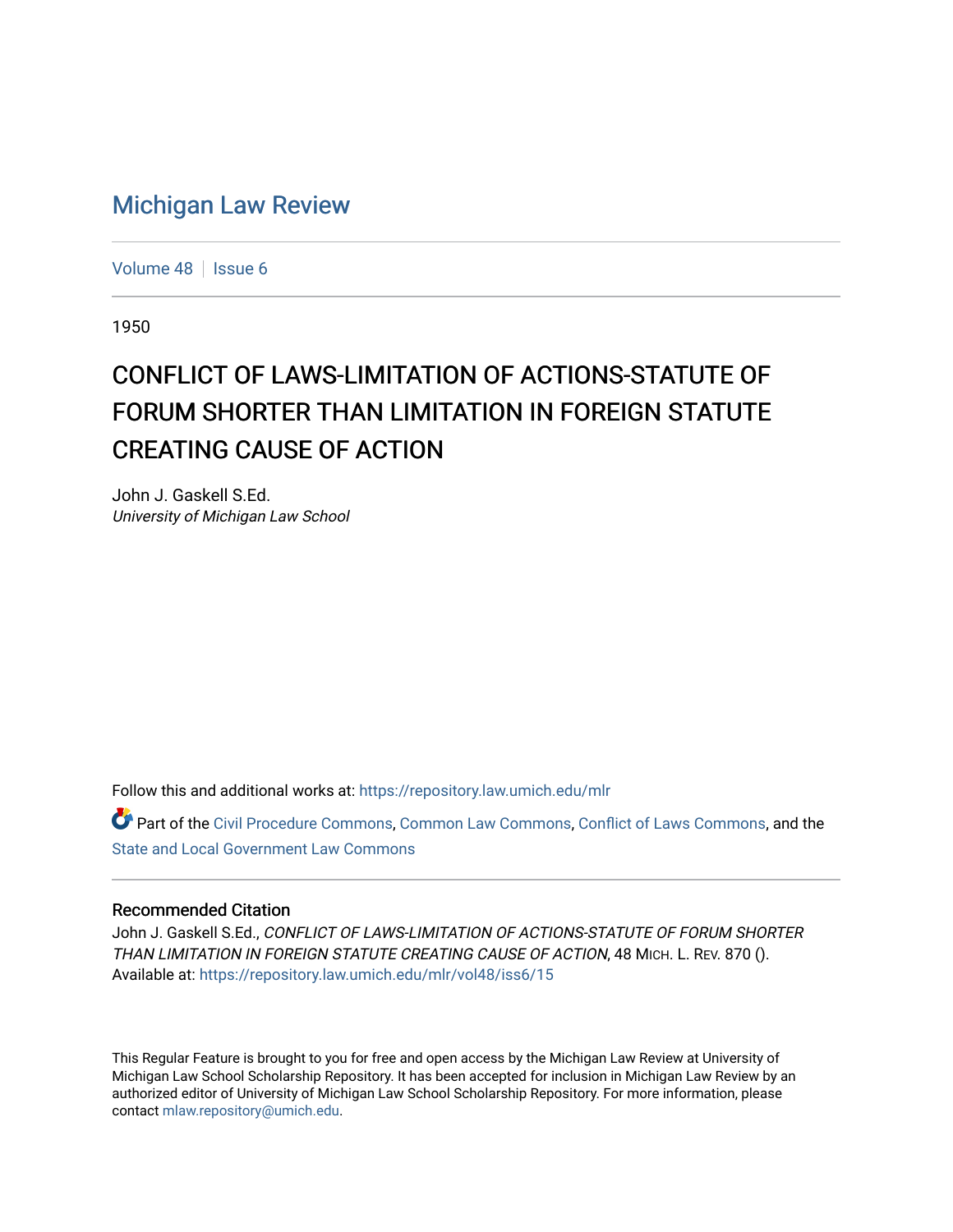## RECENT DECISIONS

CoNFLICT OF LAws-Ln\nTATION oF AcTioNs-STATUTE oF FoRUM SHORTER THAN LIMITATION IN FoREIGN STATUTE CREATING CAUSE OF ACTION-Action was brought in a United States district court of Pennsylvania to recover for a death by wrongful act which occurred in Minnesota. The action was brought within the time limit of two years allowed by the Minnesota statute, but after the period of one year designated by the Pennsylvania statute for commencement of such action. The district court gave judgment for the defendant. On appeal, held, affirmed. Federal courts in diversity cases are bound by state rules of conflict of laws,<sup>1</sup> and consequently the Pennsylvania rule<sup>2</sup> that no action for wrongful death can be brought in Pennsylvania after the one year period of its statute controls, irrespective of the duration of the right under the statute creating it. *Hughes v. Lucker,* (3d Cir. 1949) 174 F. (2d) 285.

The general doctrine of common law countries is that the period of limitations of the forum will control, as a matter of procedure, in determining whether the plaintiff's cause of action is barred by lapse of time.3 The principal case, although the decision was controlled by the Pennsylvania conflict of laws rule, presents an opportunity to re-examine this doctrine as it is applied in cases where a new right is created by the law of the state of the wrong, which law includes a provision that the right shall expire after a certain period of limitation. Where the limitation of the creating statute has expired, it is agreed that although the limitation of the forum is longer, the right ceases to exist, and consequently no suit thereon is maintainable.4 But in the converse situation, where the right has not terminated under the terms of the creating statute, but is sought to be enforced in a forum where such action would be barred by the forum's applicable statute of limitation, conBict exists as to whether the duration of the foreign statutory right is in fact so inseparable from the existence of the right that it must be considered for all purposes a matter of substance, and therefore controlling in spite of the forum's limitation.5 Conceding that the limitation of the creating statute extinguishes the right completely, and therefore is more than what under traditional notions would be considered merely procedural, is this sufficient reason that it must be a matter of substance for all purposes?6 Disregarding disputes as to the effect of the

1 Klaxon Co. v. Stentor Electric Mfg. Co., 313 U.S. 487, 61 S.Ct. 1020 (1941).

2Rosenzweig v. Heller, 302 Pa. 279, 153 A. 346 (1931).

<sup>3</sup> Ailes, "Limitation of Actions and the Conflict of Laws," 31 MrcH. L. REv. 474 (1933); McElmoyle v. Cohen, 13 Pet. (38 U.S.) 311 (1839).

4The Harrisburg, 119 U.S. 199, 7 S.Ct. 140 (1886); Davis v. Mills, 194 U.S. 451, 24 S.Ct. 692 (1904). At common law, where the lex loci barred the action, suit could still be maintained in a foreign state with a longer limitation. LeRoy v. Crowninshield, (Cir. Ct. 1st, 1820) 2 Mason 151; Williams v. Jones, 13 East 439, 104 Eng. Rep. 441 (1811).

<sup>5</sup> Holding the limitation of the lex loci must control: Theroux v. Northern Pac. R.R. Co., (C.C.A. 8th, 1894) 64 F. 84; Negaubauer v. Great Northern Ry. Co., 92 Minn. 184, 99 N.W. 620 (1904). That the limitation of the forum should apply: Tieffenbrun v. Flannery, 198 N.C. 397, 151 S.E. 857 (1930); White v. Govatos, 40 Del. 349, 10 A. (2d) 524 (1939). See cases collected in 68 A.L.R. 210 (1930) and 146 A.L.R. 1356 (1943).

6 See, 2 WHARTON, CONFLICT OF LAWS, 3d ed., §540b (1905); GOODRICH, CONFLICT or Laws, 3d ed., §86 (1949).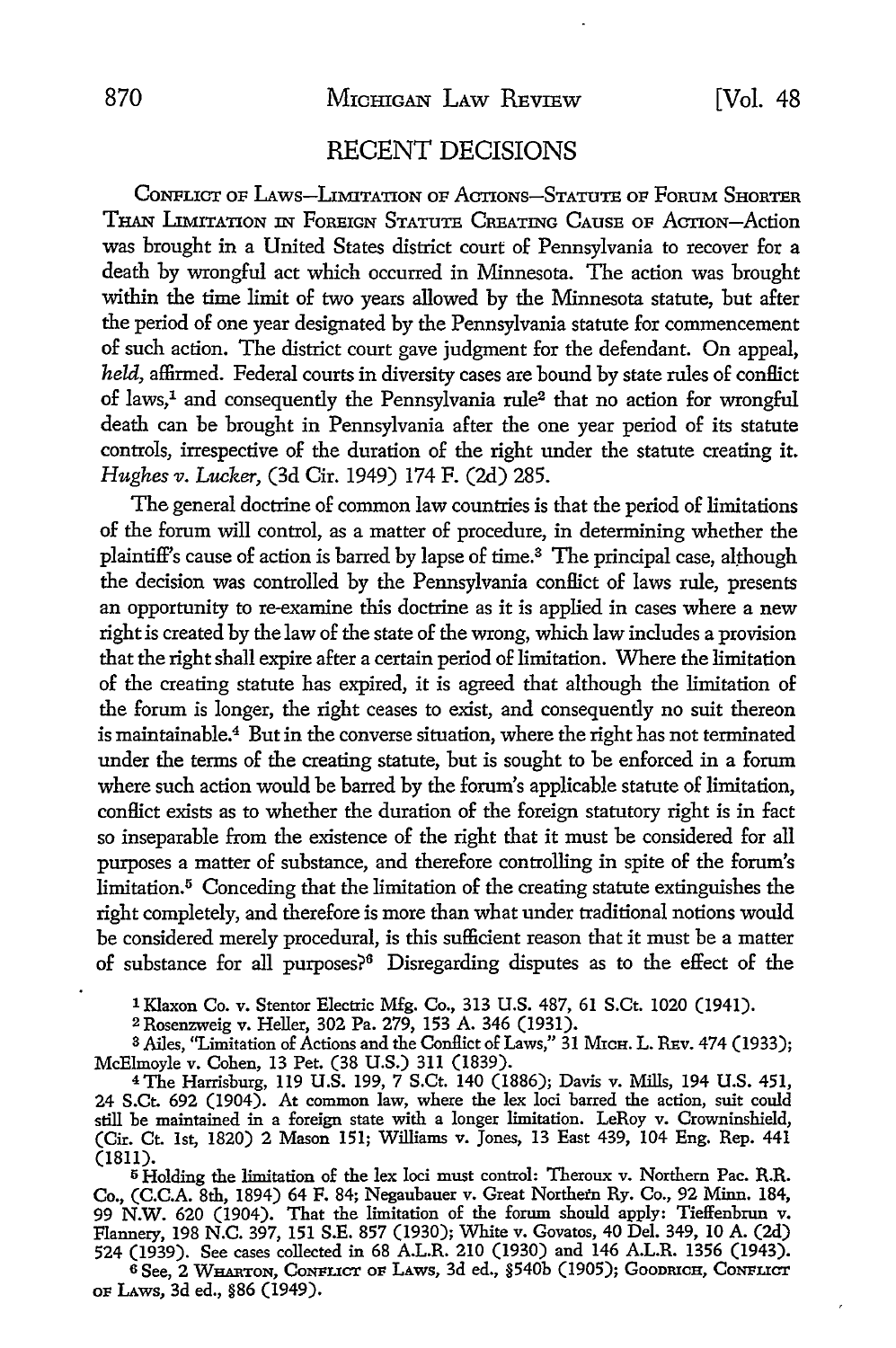language of the respective limitations, and where it is found, i.e., in the creating statute or elsewhere,<sup>7</sup> and whether it is meant to apply solely to local actions, $8$ the major logical difficulty is presented by the distinction between rights arising under such statutes and those under the common law-a distinction that is necessary in accepting the limitation of the creating statute as a part of the right. Is there an appreciable difference between two admittedly existing causes of action, one of which, by common law, has a theoretically eternal existence, and the other of which will automatically cease at some future time? Is the policy of the forum against litigation of stale claims any less applicable to one than to the other? Proponents of the substantive interpretation argue that since suit can be brought only where the plaintiff can find the defendant, to bar the action is to negate the right.9 But why, again, is this more valid in the case of a statutory right than one arising at common law? The reply is that the duration of the right created by statute is such an integral part of it that it cannot be separated without impairing the quantum of the right.10 But is the perpetual duration of a right any less a part of the common law concept, though it may be implied rather than express? Is not this later objection then, in effect, one not confined to statutory rights alone, but an expression of dissatisfaction with the rigid characterization of all statutes of limitations as procedural? At least one writer suggests that since limitations deal with the legal effect of a fact (the lapse of time) upon a right which the plaintiff claims, they are matters of substance, as opposed to procedure which concerns the method of presenting the facts to the court.<sup>11</sup> Is it not possible that those courts holding the limitation substantive in the case of statute-created rights are grasping, consciously or not, at an opportunity to substitute a concept which appeals to them as more just where the precedents declaring all limitations procedural are not as formidably binding, while attributing this interpretation to a supposed inherent distinction between rights created by a special type statute and those created at common law. On a basis of precedent, logic, and symmetry of the law, it would seem that the limitation of the forum should apply even to cases of statute-created rights. But in light of modern ideas as to the need for an elastic concept of what is procedural and what is substantive, 12 and with due regard to the plaintiff's prospects of recovering against a resident of the forum, there would seem to be great merit in the approach of those courts holding the limitation in the creating statute an inherent part of the right. But it should be recognized that a limitation affects any cause of action equally, and to solve the problem of selection of the applicable limitation by

<sup>7</sup>Davis v. Mills, supra, note 4.

<sup>8</sup>Negaubauer v. Northern Pac. Ry. Co., supra, note 5.

979 UNIV. PA. L. REV. 1112 (1931).

<sup>10</sup> Theroux v. Northern Pac. Ry. Co., supra, note 5; Cristilly v. Warner, 87 Conn. 461, 88A. 711 (1913).

<sup>11</sup>STOMBERG, CoNFLICT OF LAws 141 (1937). A comment in 28 YALE L.J. 492 (1919), suggests as an original proposition that limitations might well be considered substantive.

12 Cook, "'Substance' and 'Procedure' in the Conllict of Laws," 42 YALE L.J. 333 (1933).